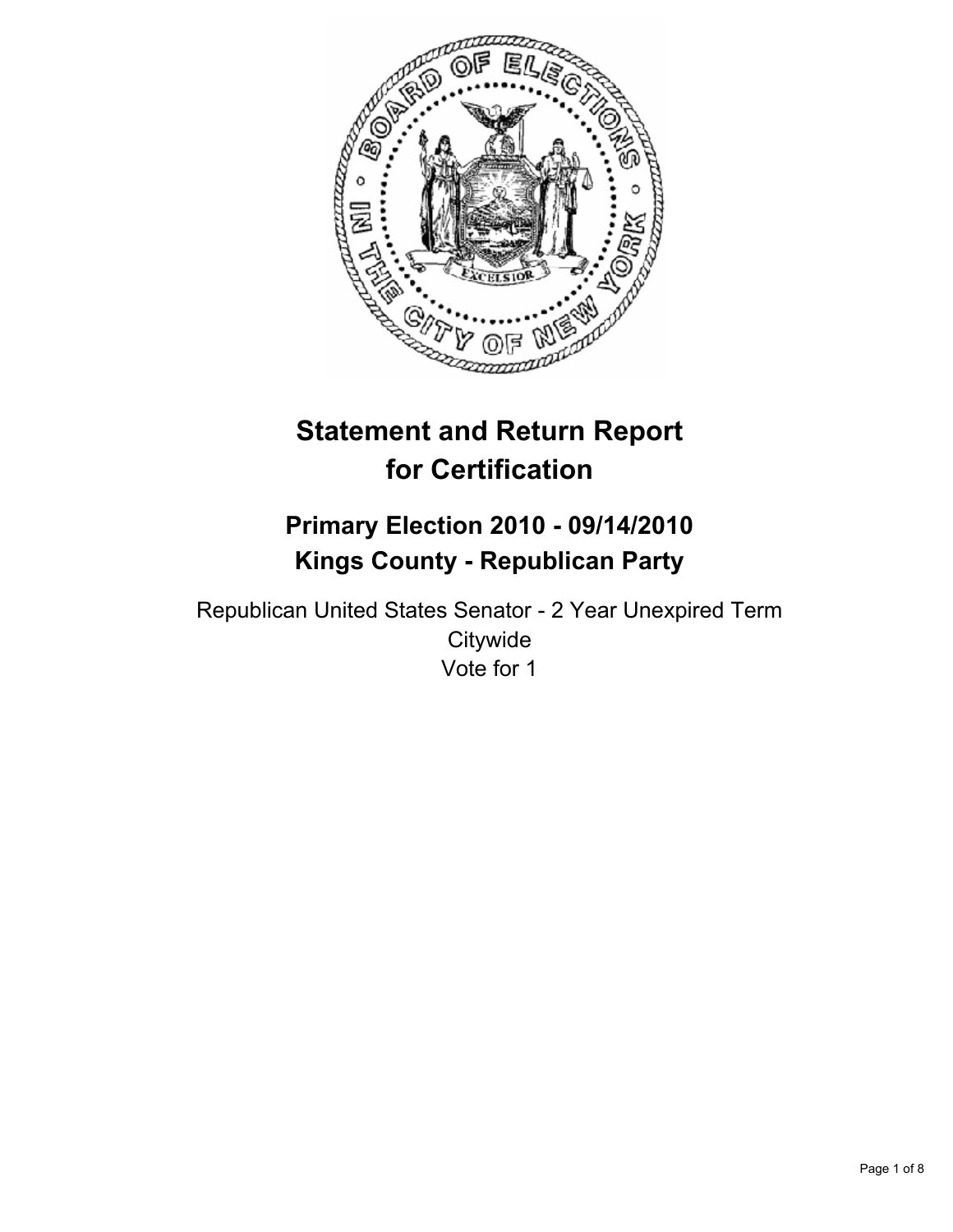

| PUBLIC COUNTER            | 79 |
|---------------------------|----|
| <b>EMERGENCY</b>          | 0  |
| ABSENTEE/MILITARY         | 6  |
| <b>FEDERAL</b>            | 0  |
| <b>AFFIDAVIT</b>          | 0  |
| <b>BRUCE BLAKEMAN</b>     | 18 |
| <b>JOSEPH J DIOGUARDI</b> | 28 |
| <b>DAVID MALPASS</b>      | 23 |
| <b>Total Votes</b>        | 69 |

#### **Assembly District 41**

| <b>PUBLIC COUNTER</b> | 452 |
|-----------------------|-----|
| <b>EMERGENCY</b>      | 2   |
| ABSENTEE/MILITARY     | 23  |
| FEDERAL               | 3   |
| AFFIDAVIT             | 3   |
| <b>BRUCE BLAKEMAN</b> | 99  |
| JOSEPH J DIOGUARDI    | 189 |
| <b>DAVID MALPASS</b>  | 148 |
| <b>Total Votes</b>    | 436 |

#### **Assembly District 42**

| <b>PUBLIC COUNTER</b> | 140 |
|-----------------------|-----|
| <b>EMERGENCY</b>      | 0   |
| ABSENTEE/MILITARY     | 10  |
| <b>FEDERAL</b>        | 3   |
| AFFIDAVIT             |     |
| <b>BRUCE BLAKEMAN</b> | 26  |
| JOSEPH J DIOGUARDI    | 38  |
| <b>DAVID MALPASS</b>  | 63  |
| <b>Total Votes</b>    | 127 |

| <b>PUBLIC COUNTER</b>     | 109 |
|---------------------------|-----|
| <b>EMERGENCY</b>          | 3   |
| ABSENTEE/MILITARY         | 13  |
| <b>FEDERAL</b>            | 3   |
| AFFIDAVIT                 | 2   |
| <b>BRUCE BLAKEMAN</b>     | 32  |
| <b>JOSEPH J DIOGUARDI</b> | 41  |
| DAVID MALPASS             | 34  |
| <b>Total Votes</b>        | 107 |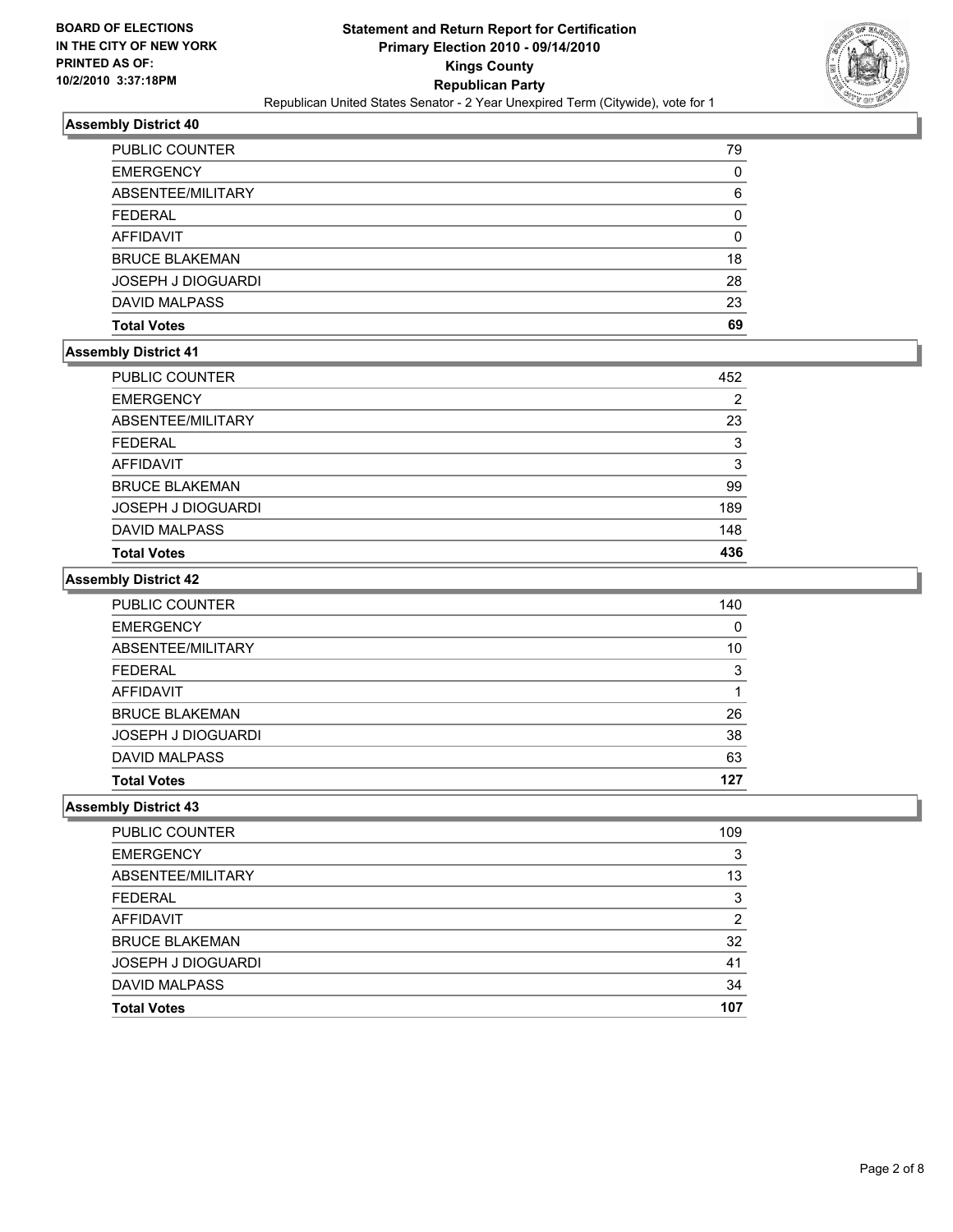

| PUBLIC COUNTER          | 505 |
|-------------------------|-----|
| <b>EMERGENCY</b>        | 2   |
| ABSENTEE/MILITARY       | 27  |
| <b>FEDERAL</b>          | 6   |
| AFFIDAVIT               | 3   |
| <b>BRUCE BLAKEMAN</b>   | 75  |
| JOSEPH J DIOGUARDI      | 228 |
| DAVID MALPASS           | 165 |
| BYRNE HOBART (WRITE-IN) |     |
| <b>Total Votes</b>      | 469 |

#### **Assembly District 45**

| 709 |
|-----|
| 0   |
| 37  |
| 8   |
| 12  |
| 192 |
| 227 |
| 233 |
| 652 |
|     |

# **Assembly District 46**

| <b>PUBLIC COUNTER</b>      | 1,352 |
|----------------------------|-------|
| <b>EMERGENCY</b>           | 0     |
| ABSENTEE/MILITARY          | 83    |
| <b>FEDERAL</b>             | 5     |
| <b>AFFIDAVIT</b>           | 7     |
| <b>BRUCE BLAKEMAN</b>      | 311   |
| <b>JOSEPH J DIOGUARDI</b>  | 580   |
| DAVID MALPASS              | 353   |
| HANK ROGER (WRITE-IN)      |       |
| MICHAEL MCMAHON (WRITE-IN) |       |
| <b>Total Votes</b>         | 1.246 |

| <b>Total Votes</b>        | 707 |
|---------------------------|-----|
| <b>DAVID MALPASS</b>      | 188 |
| <b>JOSEPH J DIOGUARDI</b> | 419 |
| <b>BRUCE BLAKEMAN</b>     | 100 |
| <b>AFFIDAVIT</b>          | 4   |
| <b>FEDERAL</b>            | 2   |
| ABSENTEE/MILITARY         | 42  |
| <b>EMERGENCY</b>          |     |
| PUBLIC COUNTER            | 748 |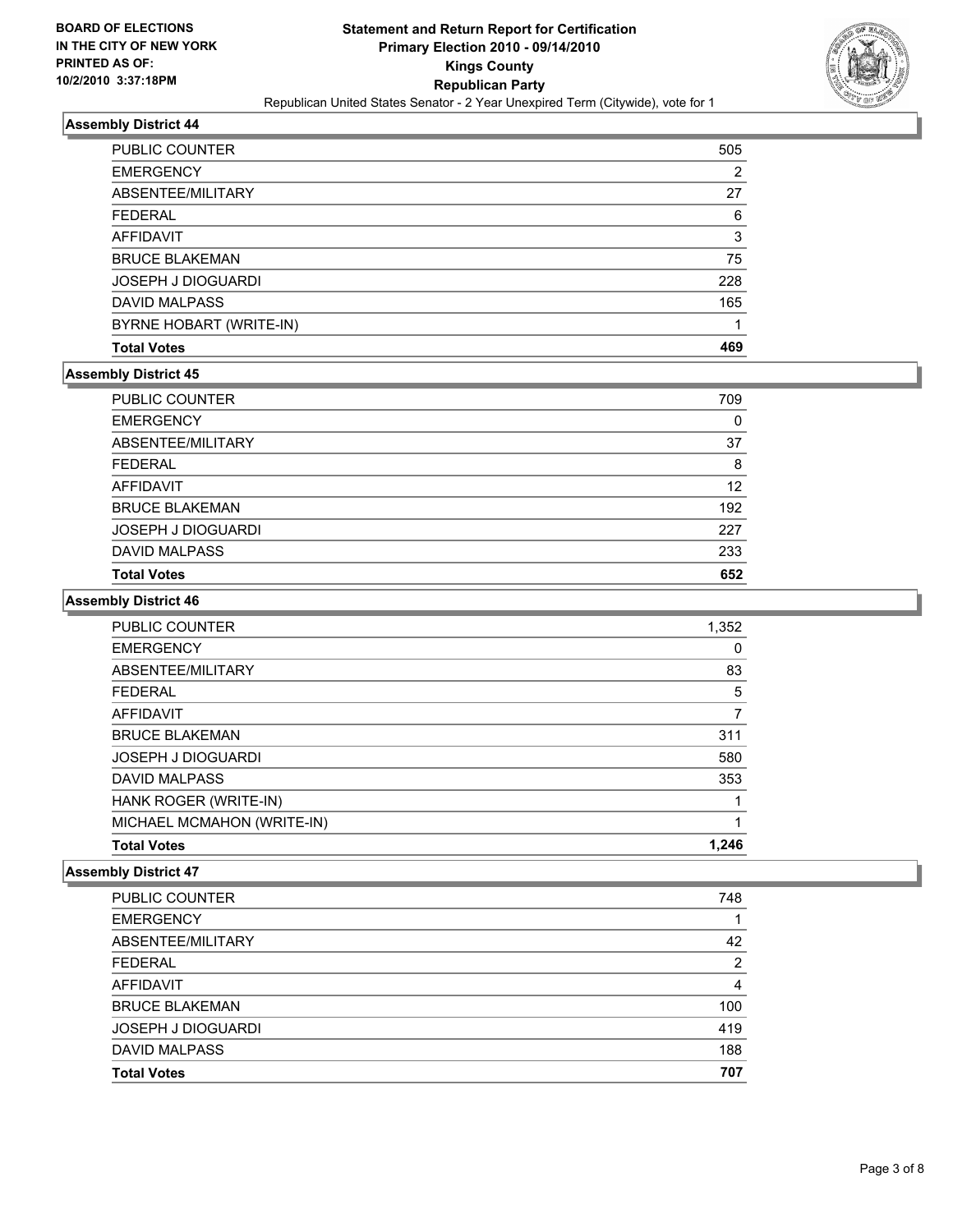

| <b>PUBLIC COUNTER</b>     | 747 |
|---------------------------|-----|
| <b>EMERGENCY</b>          | 0   |
| ABSENTEE/MILITARY         | 33  |
| <b>FEDERAL</b>            | 3   |
| AFFIDAVIT                 | 4   |
| <b>BRUCE BLAKEMAN</b>     | 141 |
| <b>JOSEPH J DIOGUARDI</b> | 370 |
| <b>DAVID MALPASS</b>      | 205 |
| JAY-Z (WRITE-IN)          |     |
| JONTHAN JASINI (WRITE-IN) | 1   |
| <b>Total Votes</b>        | 718 |

# **Assembly District 49**

| PUBLIC COUNTER            | 1,081 |
|---------------------------|-------|
| <b>EMERGENCY</b>          | 0     |
| ABSENTEE/MILITARY         | 51    |
| <b>FEDERAL</b>            | 5     |
| <b>AFFIDAVIT</b>          | 4     |
| <b>BRUCE BLAKEMAN</b>     | 120   |
| <b>JOSEPH J DIOGUARDI</b> | 632   |
| <b>DAVID MALPASS</b>      | 234   |
| DUVID EXDTZWEG (WRITE-IN) |       |
| HESHY DEUDTH (WRITE-IN)   |       |
| <b>Total Votes</b>        | 988   |

**Assembly District 50**

| <b>Total Votes</b>              | 257 |
|---------------------------------|-----|
| RICK LAZIO (WRITE-IN)           |     |
| <b>JASMIN VARQAS (WRITE-IN)</b> |     |
| <b>DAVID MALPASS</b>            | 66  |
| <b>JOSEPH J DIOGUARDI</b>       | 149 |
| <b>BRUCE BLAKEMAN</b>           | 40  |
| AFFIDAVIT                       | 4   |
| <b>FEDERAL</b>                  | 5   |
| ABSENTEE/MILITARY               | 16  |
| <b>EMERGENCY</b>                |     |
| <b>PUBLIC COUNTER</b>           | 266 |

| PUBLIC COUNTER            | 247 |
|---------------------------|-----|
| <b>EMERGENCY</b>          | 0   |
| ABSENTEE/MILITARY         | 16  |
| <b>FEDERAL</b>            | 4   |
| <b>AFFIDAVIT</b>          | 3   |
| <b>BRUCE BLAKEMAN</b>     | 48  |
| <b>JOSEPH J DIOGUARDI</b> | 123 |
| <b>DAVID MALPASS</b>      | 65  |
| <b>Total Votes</b>        | 236 |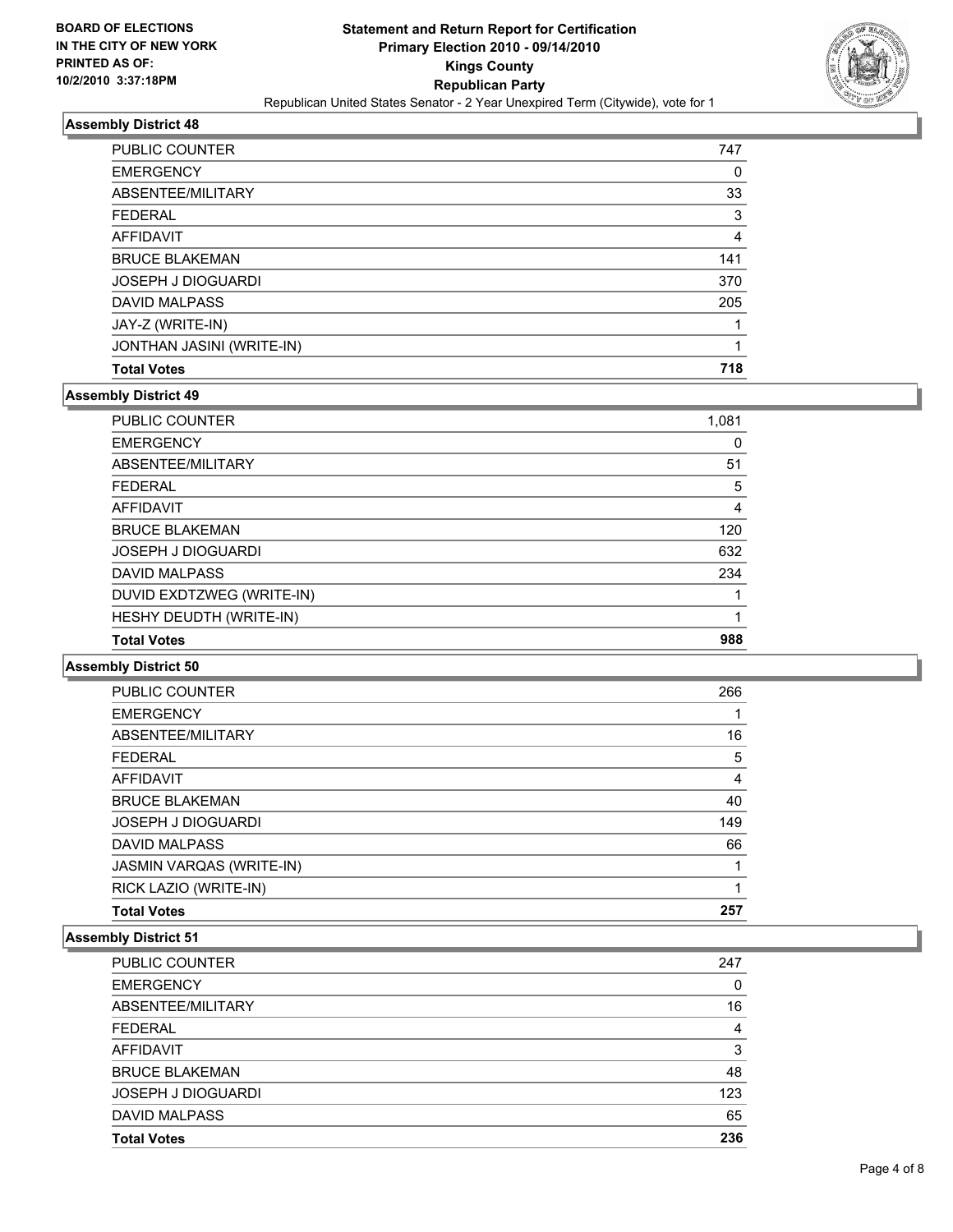

| PUBLIC COUNTER            | 420 |
|---------------------------|-----|
| <b>EMERGENCY</b>          | 3   |
| ABSENTEE/MILITARY         | 40  |
| <b>FEDERAL</b>            | 6   |
| <b>AFFIDAVIT</b>          |     |
| <b>BRUCE BLAKEMAN</b>     | 81  |
| <b>JOSEPH J DIOGUARDI</b> | 171 |
| <b>DAVID MALPASS</b>      | 190 |
| <b>Total Votes</b>        | 442 |

#### **Assembly District 53**

| <b>PUBLIC COUNTER</b>     | 99  |
|---------------------------|-----|
| <b>EMERGENCY</b>          | 2   |
| ABSENTEE/MILITARY         | 6   |
| <b>FEDERAL</b>            | 0   |
| AFFIDAVIT                 |     |
| <b>BRUCE BLAKEMAN</b>     | 26  |
| <b>JOSEPH J DIOGUARDI</b> | 51  |
| <b>DAVID MALPASS</b>      | 23  |
| YVETTE C PEREZ (WRITE-IN) |     |
| <b>Total Votes</b>        | 101 |

# **Assembly District 54**

| <b>PUBLIC COUNTER</b>     | 92 |
|---------------------------|----|
| <b>EMERGENCY</b>          | 0  |
| ABSENTEE/MILITARY         | 11 |
| <b>FEDERAL</b>            |    |
| AFFIDAVIT                 |    |
| <b>BRUCE BLAKEMAN</b>     | 29 |
| <b>JOSEPH J DIOGUARDI</b> | 40 |
| <b>DAVID MALPASS</b>      | 24 |
| <b>Total Votes</b>        | 93 |

| <b>PUBLIC COUNTER</b>     | 61 |
|---------------------------|----|
| <b>EMERGENCY</b>          | 0  |
| ABSENTEE/MILITARY         | 9  |
| <b>FEDERAL</b>            | 2  |
| AFFIDAVIT                 |    |
| <b>BRUCE BLAKEMAN</b>     | 24 |
| <b>JOSEPH J DIOGUARDI</b> | 21 |
| <b>DAVID MALPASS</b>      | 15 |
| <b>Total Votes</b>        | 60 |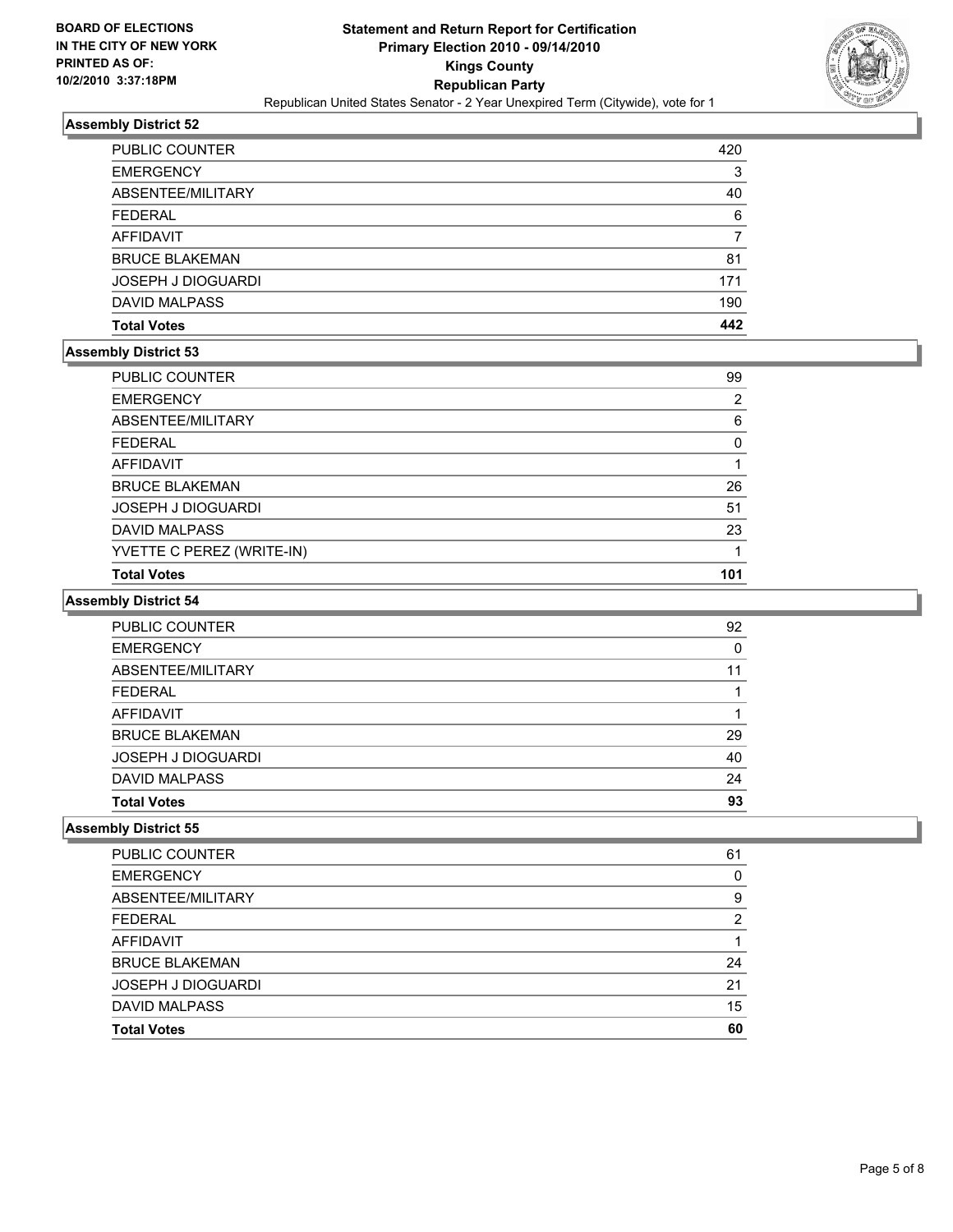

| <b>Total Votes</b>            | 64 |
|-------------------------------|----|
| ROY PIERRE CORMIER (WRITE-IN) |    |
| <b>DAVID MALPASS</b>          | 16 |
| <b>JOSEPH J DIOGUARDI</b>     | 25 |
| <b>BRUCE BLAKEMAN</b>         | 22 |
| AFFIDAVIT                     | 0  |
| <b>FEDERAL</b>                | 0  |
| ABSENTEE/MILITARY             |    |
| <b>EMERGENCY</b>              | 0  |
| PUBLIC COUNTER                | 68 |

# **Assembly District 57**

| <b>PUBLIC COUNTER</b>     | 86 |
|---------------------------|----|
| <b>EMERGENCY</b>          | 0  |
| ABSENTEE/MILITARY         | 14 |
| <b>FEDERAL</b>            |    |
| AFFIDAVIT                 | 0  |
| <b>BRUCE BLAKEMAN</b>     | 19 |
| <b>JOSEPH J DIOGUARDI</b> | 36 |
| <b>DAVID MALPASS</b>      | 33 |
| <b>Total Votes</b>        | 88 |

# **Assembly District 58**

| <b>PUBLIC COUNTER</b>     | 30 |
|---------------------------|----|
| <b>EMERGENCY</b>          | 0  |
| ABSENTEE/MILITARY         | 16 |
| <b>FEDERAL</b>            | 0  |
| AFFIDAVIT                 | 0  |
| <b>BRUCE BLAKEMAN</b>     | 9  |
| <b>JOSEPH J DIOGUARDI</b> | 20 |
| <b>DAVID MALPASS</b>      | 14 |
| <b>Total Votes</b>        | 43 |

| <b>Total Votes</b>         | 622 |
|----------------------------|-----|
| WILLIAM LANELLI (WRITE-IN) |     |
| <b>DAVID MALPASS</b>       | 201 |
| <b>JOSEPH J DIOGUARDI</b>  | 330 |
| <b>BRUCE BLAKEMAN</b>      | 90  |
| AFFIDAVIT                  | 3   |
| <b>FEDERAL</b>             | 0   |
| ABSENTEE/MILITARY          | 27  |
| <b>EMERGENCY</b>           | 0   |
| <b>PUBLIC COUNTER</b>      | 634 |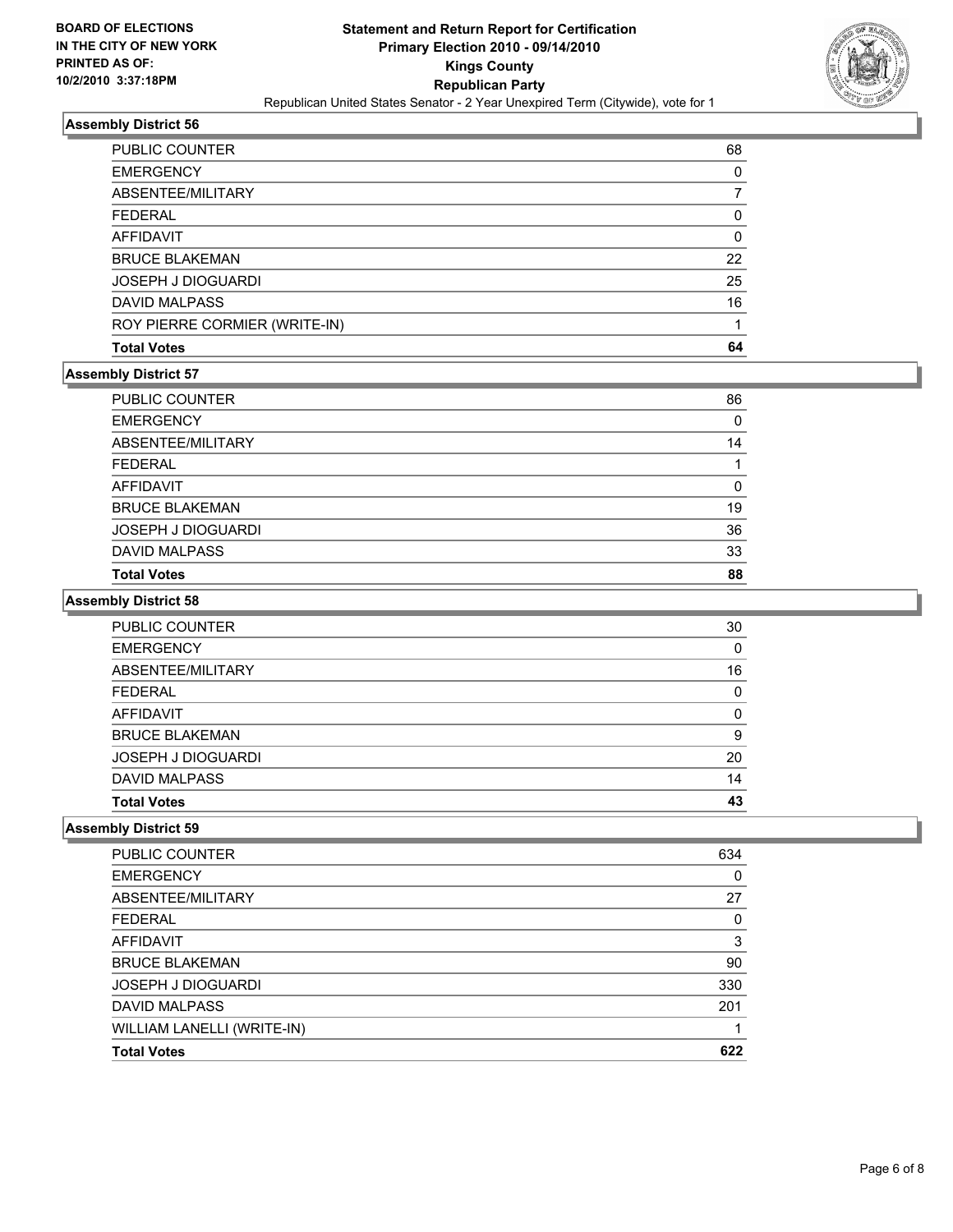

| <b>PUBLIC COUNTER</b> | 913 |
|-----------------------|-----|
| <b>EMERGENCY</b>      | 0   |
| ABSENTEE/MILITARY     | 41  |
| <b>FEDERAL</b>        | 3   |
| AFFIDAVIT             | 6   |
| <b>BRUCE BLAKEMAN</b> | 129 |
| JOSEPH J DIOGUARDI    | 447 |
| <b>DAVID MALPASS</b>  | 268 |
| <b>Total Votes</b>    | 844 |
|                       |     |